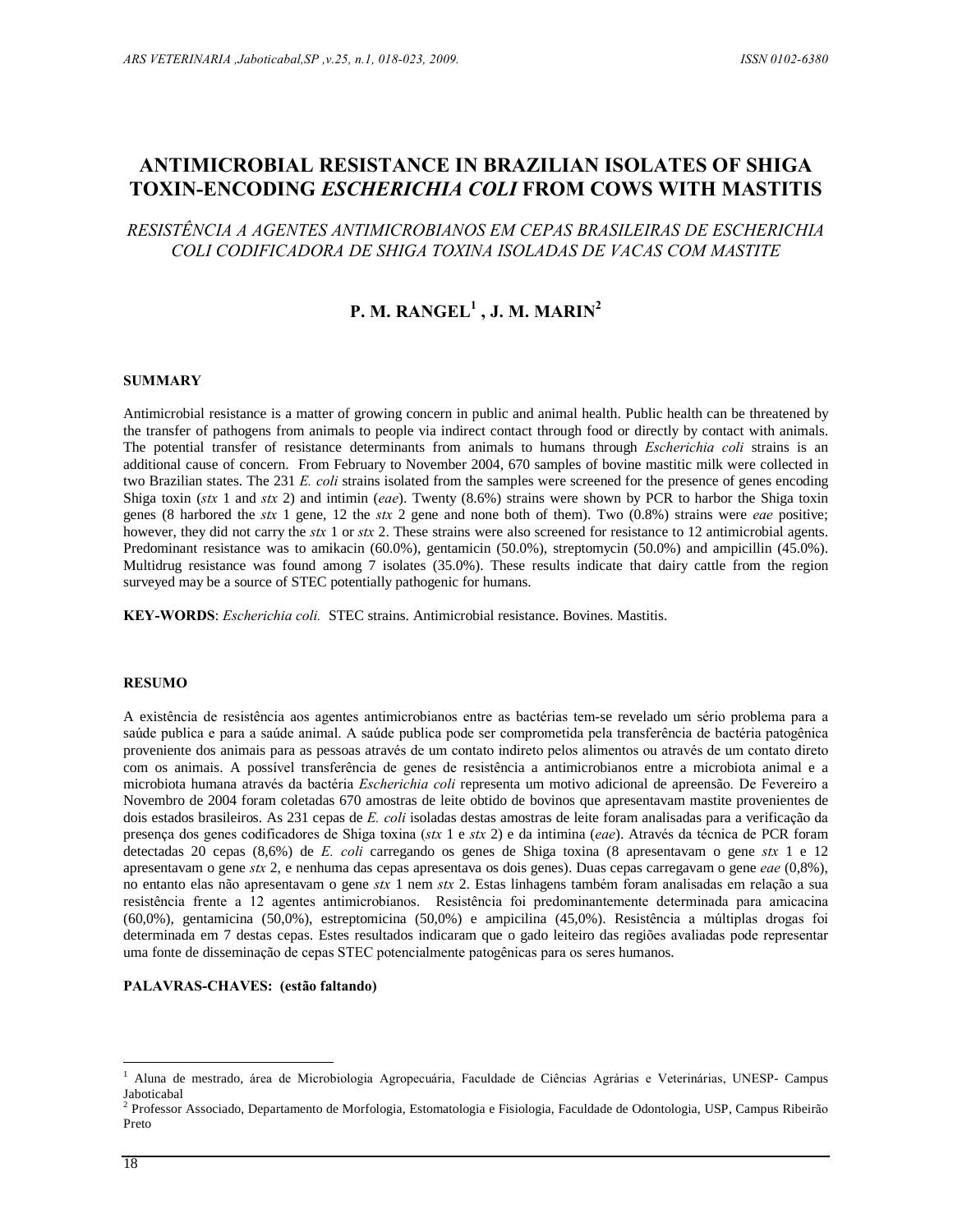Economically, mastitis is considered the most important disease of dairy cattle and a major cause of financial loss to the dairy industry (HORTET & SEEGERS, 1998). Classically, mastitis pathogens have been divided into contagious and environmental organisms on the basis of their proclivity to cause persistent or transient opportunistic infections, respectively (WATTS, 1988). Environmental mastitis caused by coliform bacteria has increased in many countries and herds while at the same time contagious mastitis has been successfully controlled (BURVENICH et al., 2003). The majority of coliform mastitis has been successfully controlled<br>(BURVENICH et al., 2003). The majority of coliform<br>bacteria characterized as *Escherichia coli* originates in (BURVENICH et al., 2003). The majority of coliform<br>bacteria characterized as *Escherichia coli* originates in<br>the cow's fecally contaminated environment and infects the udder via the teat canal (EBEHART, 1984). the cow's fecally contaminated environment and infects the udder via the teat canal (EBEHART, 1984). Mastitis triggered by  $E$ . *coli* is usually sporadic and the clinical signs vary from very severe, even fatal forms, to mild mastitis, the cows only showing local udder signs (WENZ et al., 2001).

Shiga toxin-producing E. coli (STEC) strains are the most important among the recently emerged group of food borne microorganisms. They are a major cause of gastroenteritis that may be complicated by hemorrhagic colitis (HC) or the hemolytic uremic syndrome (HUS), a major cause of acute renal failure in children (BEUTIN et al., 2004). Domestic ruminants, especially cattle, sheep and goats, have been implicated as the main reservoirs of STEC strains causing human infections (ZSCHOCK et al., 2000). Transmission occurs through consumption of undercooked meat, non-pasteurized dairy products and vegetables contaminated by feces (CAPRIOLI et al., 2005). In developed countries serotype O157:H7 represents the major cause of human disease. However, there have been increasing reports of non-O157 STEC strains associated with gastrointestinal infections (LOCKARY et al., 2007). In addition to toxin  $DH5\alpha$  (negative control). The STEC isolates were production, another virulence-associated factor expressed by STEC is a protein called intimin. The protein is encoded by the chromosomal gene *eae* expressed by STEC is a protein called intimin. The (NATARO & KAPER, 1998) and associated with attaching and effacing lesions and bacterial adherence to epithelial cells.

Food production of animal origin is currently dependent on the use of large amounts of veterinary MATIONAL drugs for disease control. This provides favorable conditions for selection, spread and persistence of antimicrobial-resistant bacteria. During the last decade there has been an increasing awareness of potential problems to human health caused by the selection of ampicillin (AMP,10µg); amoxicillin (AMO,10µg); antibiotic-resistant organisms in food producing tetracycline (TET, 30µg); amoxicillin/clavulanic acid animals (AARESTRUP, 2005). Severe public health implications that may lead to treatment failures including death and prolonged illness could be the result of this enhanced resistance in addition to the associated costs.

The aim of the present study was to analyze STEC strains isolated from cows with mastitis in two Brazilian states to determine the presence of virulence genes ( $stx$  1,  $stx$  2 and *eae*) and their susceptibility to Brazilian states to determine the presence of virulence 12 antimicrobial drugs.

Milk samples (670) from cows in two Brazilian states (Minas Gerais and Rio Grande do Sul) were aseptically collected from 37 dairy farms between February and November 2004. Teat ends were cleaned using 70.0 % alcohol-moistened swabs and allowed to dry. After discarding the first few streams, 2-4ml of the milk samples were collected into sterile 10 ml glass flasks, and submitted to the California Mastitis Test (CMT) (SCHALM & NOORLANDER, 1957) using a 1-5 scale (KLASTRUP, 1975). CMT-positive samples were refrigerated to about 4°C and immediately delivered to the laboratory for plating on MacConkey Agar (Mac-Difco) and incubated for 24h at  $37^{\circ}$ C. At least five colonies from each plate were selected for Agar (Mac-Difco) and incubated for 24h at  $37^{\circ}$ C. At least five colonies from each plate were selected for biochemical confirmation of the strains. *E. coli* was biochemical confirmation of the strains. E. coli was defined as oxidase negative, indole positive, Simon's citrate negative, urease negative and hydrogen sulfide negative (KONEMAN et al., 1997).<br>Bacterial strains (*E. coli* isolates) grown overnight negative (KONEMAN et al., 1997).

in nutrient broth (Sigma Chemical Co, St Louis, USA) Bacterial strains (*E. coli* isolates) grown overnight<br>in nutrient broth (Sigma Chemical Co, St Louis, USA)<br>at 37 °C were tested for the presence of *stx* (*stx* 1 and  $str$  2) and *eae* genes using the polymerase chain reaction (PCR) protocol of China et al. (1996). DNA templates were prepared by pelleting 1 ml of culture was resuspended in <sup>250</sup>µl of sterile distilled water and enriched by centrifugation at 12000g. The cell pellet boiled for 10 min at 100 $\degree$ C, again centrifuged and their supernatants subjected to PCR performed in an Eppendorf Mastercycler (Eppendorf AG, Hamburg, supernatants subjected to PCR performed in an<br>Eppendorf Mastercycler (Eppendorf AG, Hamburg,<br>Germany). *Stx* 1, *stx* 2 and *eae* genes were detected using primers and PCR conditions in the above mentioned protocol. The amplified DNA products were separated by electrophoresis on  $1.5\%$  agarose gel, stained with ethidium bromide and detected under ultraviolet light. Reference  $E$ . *coli* strains used as stained with ethidium bromide and detected under stained with ethidium bromide and detected under<br>ultraviolet light. Reference E. coli strains used as<br>controls were EDL 933 (O157:H7, stx1, stx 2, eae) and ultraviolet light. Reference *E. coli* strains used as controls were EDL 933 (O157:H7, *stx1*, *stx 2, eae*) and DH5 $\alpha$  (negative control). The STEC isolates were typed for the O serotype O157 using the O157 Latex Agglutination test kit (Oxoid, Basingstoke, Hampshire, UK). The EDL 933 strain was used as a positive Strains negative for agglutination were considered non-O157 strains.

Antimicrobial susceptibility tests were performed using the disk diffusion method recommended by the COMMITTEE FOR CLINICAL LABORATORY STANDARDS (NCCLS 1999, 2001). Drug-impregnated disks (CEFAR, São Paulo, BR) were placed on agar surfaces using a disk dispenser.<br>The following twelve antimicrobial agents were tested:<br>ampicillin (AMP,10µg); amoxicillin (AMO,10µg); The following twelve antimicrobial agents were tested: The following twelve antimicrobial agents were tested:<br>ampicillin (AMP,  $10\mu$ g); amoxicillin (AMO,  $10\mu$ g);<br>tetracycline (TET,  $30\mu$ g); amoxicillin/clavulanic acid ampicillin (AMP,10µg); amoxicillin (AMO,10µg);<br>tetracycline (TET, 30µg); amoxicillin/clavulanic acid<br>(AMC,30µg); amikacin (AMK,30µg); cephalothin tetracycline (TET, 30μg); amoxicillin/clavulanic acid<br>(AMC,30μg); amikacin (AMK,30μg); cephalothin<br>(CFL,30μg); ceftriaxone (CEF,30μg); gentamicin  $(AMC,30\mu g)$ ; amikacin  $(AMK,30\mu g)$ ; cephalothin  $(CEE, 30\mu g)$ ; ceftriaxone  $(CEF, 30\mu g)$ ; gentamicin<br>(GEN,5 $\mu g$ ); streptomycin (STR,10 $\mu g$ ); nalidixic acid<br>(NAL,30 $\mu g$ ); cotrimoxazole (COT, 25 $\mu g$ ); (GEN,5µg); streptomycin (STR,10µg); nalidixic acid (NAL,30µg); cortimoxazole (COT, 25µg); ciprofloxacin (CIP,5µg).

**RESULTS**<br>Two hundred and thirty one *E. coli* strains were isolated from <sup>51</sup> milk samples positive for E. coli of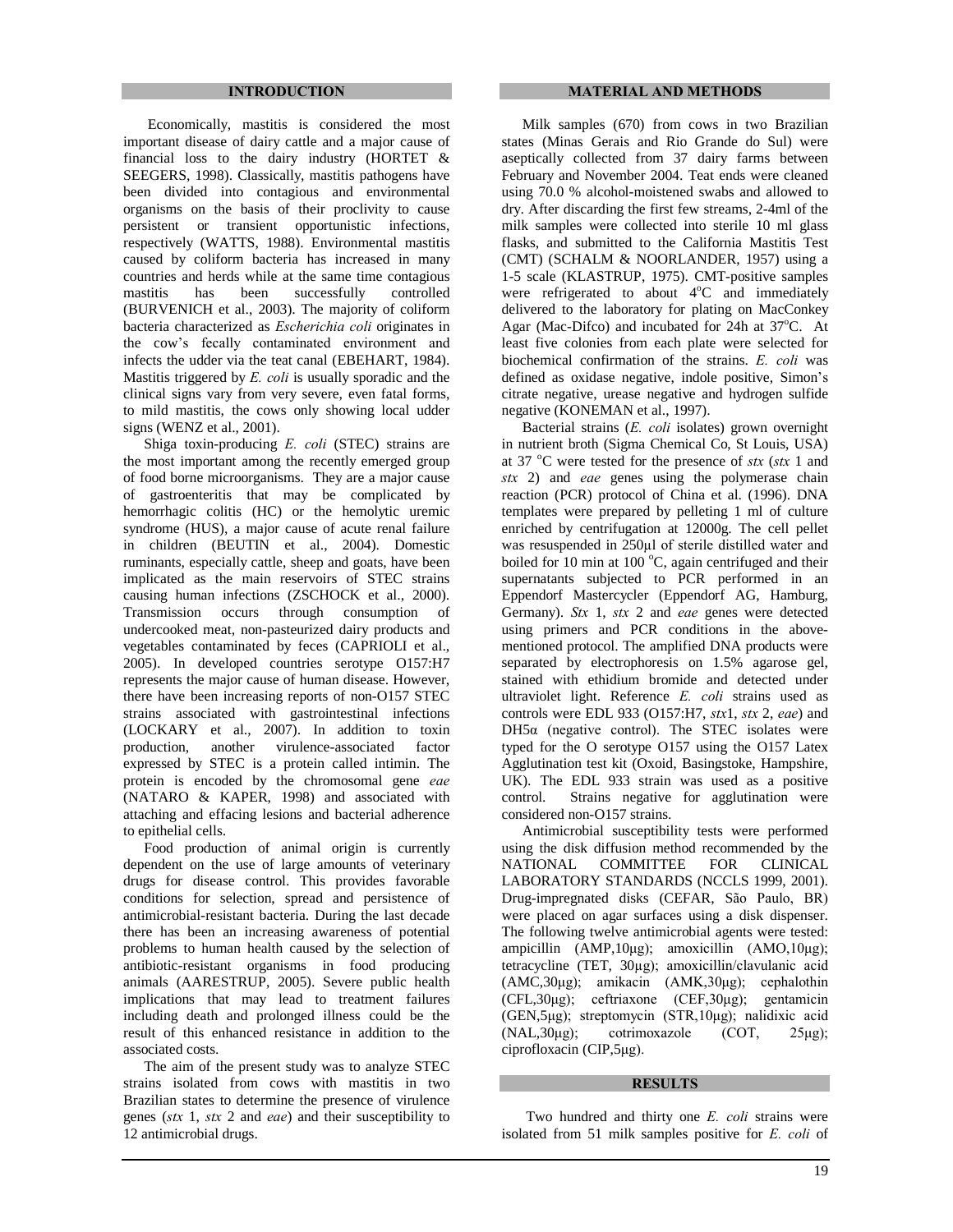<sup>670</sup> mastitc milk samples analyzed. All E. coli isolates were investigated by PCR, for the presence of genes 670 mastitc milk samples analyzed. All *E. coli* isolates were investigated by PCR, for the presence of genes encoding Shiga toxin (*stx* 1 and *stx* 2) and intimin were investigated by PCR, for the presence of genes<br>encoding Shiga toxin (*stx* 1 and *stx* 2) and intimin<br>(*eae*). As can be seen from Table 1, 22 (9.5 %) of the encoding Shiga toxin ( $stx$  1 and  $stx$  2) and intimin sho (*eae*). As can be seen from Table 1, 22 (9.5 %) of the ames strains carried the  $stx$  and/or the *eae* genes. PCR amis showed that 8 (3.4 %) of STEC strains carried showed that 8 (3.4 %) of STEC strains carried only the  $stx$  1 gene, 12 (5.2 %) the  $stx$  2 gene, and none carried both genes; two strains carried only the *eae* gene. All STEC strains isolated were tested by the O157 latex agglutination test kit, and no one O 157 isolate was

detected. The patterns and phenotypes of antimicrobial resistance amongst these 20 STEC strains were also shown in Table 1 and Table 2. The highest resistance among the 20 STEC isolates was observed against amikacin (60.0%), followed by gentamicin (50.0%), streptomycin (50.0%) and ampicillin (45.0%). Low resistance was determined to cotrimoxazole (5.0%), amoxicillin (10.0%), amoxicillin/clavulanic acid (10.0%) and ciprofloxacin (10.0%).

 **<sup>1</sup> -** Antimicrobial drug resistance and virulence gene profiles in STEC strains isolated from cows with mastitis in Table 1 - Antimicrobial drug resistance and virulence gene profiles in STEC strains isolated from cows with two Brazilian states, between February-November 2004.<br> **Isolate Virulence factor Resistant phenotype** 

| <b>Isolate</b> | Virulence factor | <b>Resistant phenotype</b>   |
|----------------|------------------|------------------------------|
| $\overline{2}$ | $\text{stx}$ 2   | $\ast$                       |
| 5              | $\text{stx}$ 2   | GEN, AMK**                   |
| 11             | $\text{stx}$ 2   | AMP, TET, GEN, STR, AMK      |
| 30             | stx 1            | TET, STR, AMK, NAL           |
| 32             | stx 1            | NAL, CFL                     |
| 35             | stx 1            | COT, GEN                     |
| 36             | stx 1            | AMP, AMO, GEN, AMK, NAL, CIP |
| 38             | $\text{stx}$ 2   | AMP, AMO, TET, GEN, STR, AMK |
| 39             | $\text{stx } 2$  | CFL, GEN, STR, AMK           |
| 42             | $\text{stx}$ 2   | $\ast$                       |
| 51             | stx 1            | AMP, NAL                     |
| 52             | stx 1            | AMP, TET, GEN, STR, AMK, CIP |
| 80             | stx 1            | <b>GEN</b>                   |
| 115            | $\text{stx}$ 2   | AMC, TET, GEN, STR, AMK      |
| 117            | $\text{stx}$ 2   | $\ast$                       |
| 130            | stx 1            | STR, AMK                     |
| 132            | $\text{stx } 2$  | AMP, AMC, CFL, TET, AMK      |
| 138            | $\text{stx}$ 2   | AMP, GEN, STR                |
| 142            | $\text{stx } 2$  | AMP, STR, AMK                |
| 160            | $\text{stx}$ 2   | AMP, STR, AMK                |
| 186            | eae              | $\ast$                       |
| 192            | eae              | ∗                            |

\* susceptible to all antimicrobials \*\* Resistant phenotype: AMP- ampicillin, AMO- amoxicili, AMC amoxicillin/clavulanic acid, AMK – amikacin, CFL- cephalothin, CEF- ceftriaxone, GEN- gentamicin, STR-<br>amoxicillin/clavulanic acid, AMK – amikacin, CFL- cephalothin, CEF- ceftriaxone, GEN- gentamicin, STRstreptomycin, NAL- nalidixic acid, COT- Cotrimoxazole, CIP- ciprofloxacin..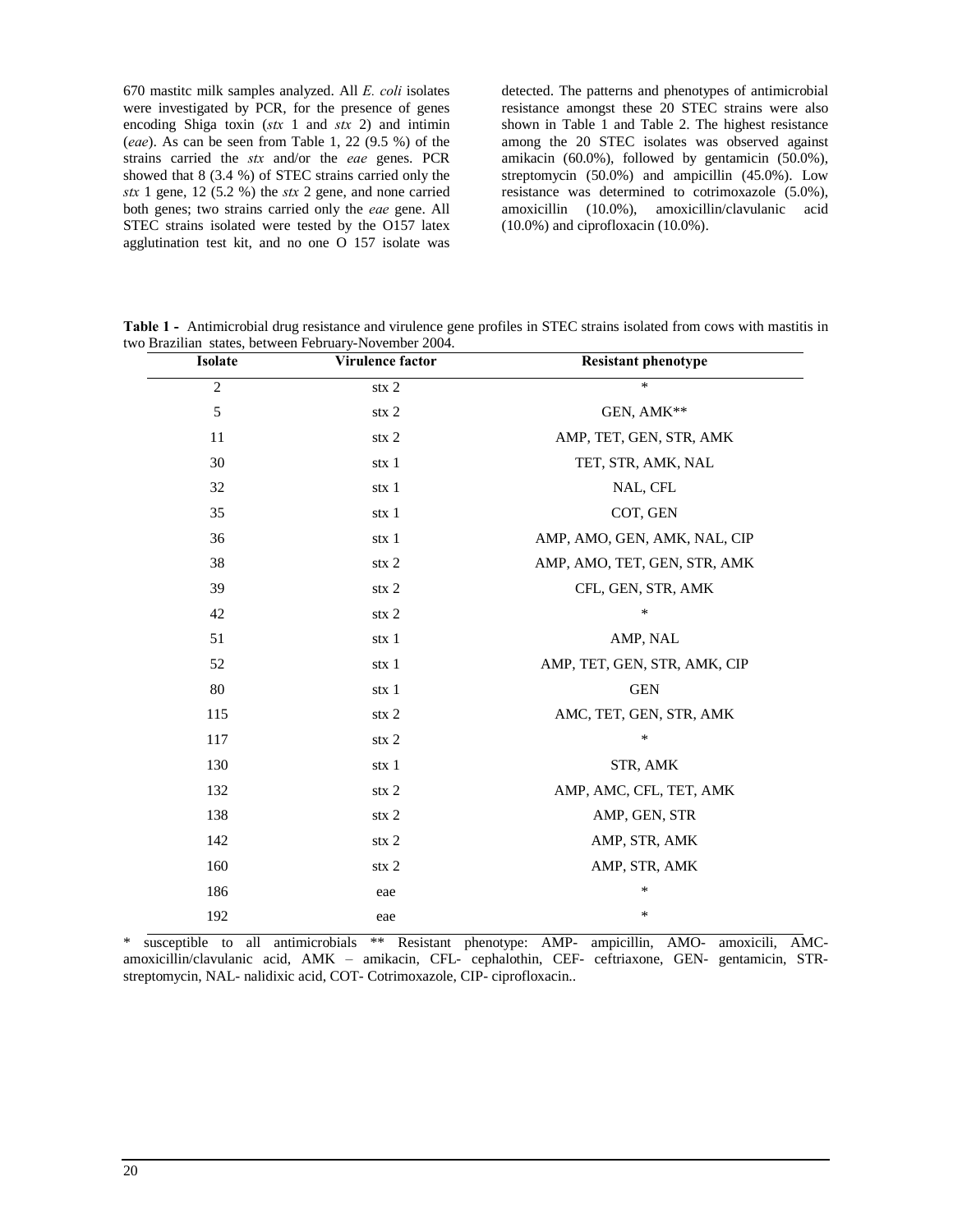| Antimicrobial drug          | Number of resistant strains* $(\%)$ | Number of sensitive strains $(\% )$ |
|-----------------------------|-------------------------------------|-------------------------------------|
| Ampicillin                  | 9(45)                               | 11(55)                              |
| Amoxicillin                 | 2(10)                               | 18 (90)                             |
| Amoxicillin/clavulanic acid | 2(10)                               | 18 (90)                             |
| Cephalothin                 | 3(15)                               | 17(85)                              |
| Ceftriaxone                 | 0(0)                                | 20(100)                             |
| Tetracycline                | 6(30)                               | 14 (70)                             |
| Gentamicin                  | 10(50)                              | 10(50)                              |
| Streptomycin                | 10(50)                              | 10(50)                              |
| Amikacin                    | 12(60)                              | 8(40)                               |
| Nalidixic acid              | 4(20)                               | 16(80)                              |
| Ciprofloxacin               | 2(10)                               | 18 (90)                             |
| Cotrimoxazole               | 1(5)                                | 19 (95)                             |
|                             |                                     |                                     |

 **2.** Antimicrobial susceptibly testing of <sup>20</sup> STEC strains isolated from cows with mastitis in two Brazilian states, between February-November 2004. **drug n n n c n n n** *cows* **example of** *complements n c <i>n c n c n drug* **<b>***n n n n n n n n n n n n n n n n*

\* Intermediate resistant strains were considered as resistant.

### **DISCUSSION**

Cattle have long been regarded as the main hun<br>
reservoir of STEC strains (ZSCHOCK et al., 2000). their<br>
While E. coli O157:H7 is the dominant STEC and reservoir of STEC strains (ZSCHOCK et al., 2000). responsible for human infections in the United States and Canada, evidence suggests that non-O157 STEC may also cause human infections (JOHNSON et al., 2006). In Brazil, only few studies reported the isolation and characteristics of STEC in cattle (LEOMIL et al., 2003, IRINO et al., 2005, OLIVEIRA et al., 2008), all of them from healthy or diarrheic cattle. LIRA et al. (2004) reported the isolation of STEC strains from % of them from healthy or diarrheic cattle. LIRA et al.<br>(2004) reported the isolation of STEC strains from mastitic milk with a similar frequency of  $stx$  2 gene, in agreement with the results reported in the present study.

The STEC strains seem to be pathogenic to humans only if they possess accessory virulence factors. The eae gene, responsible for attachment and effacement lesions is present in most human STEC strains belonging to enterohemorrhagic serotypes. In this study the each is present in most human STEC strains belonging to enterohemorrhagic serotypes. In this study the *eae* gene was not detected in STEC isolates. The belonging to enterohemorrhagic serotypes. In this study<br>the *eae* gene was not detected in STEC isolates. The<br>low prevalence of *eae*-positive STEC has been previously reported (ZSCHOK et al., 2000, IRINO et al., 2005). However, in this study the small percentage ir of *E. coli* strain (0.8 %) (Table 1) *eae*- positive did not co al., 2005). However, in this study the small percentage of E. coli strain  $(0.8\%)$  (Table 1) *eae*-positive did not al., 2005). However, in this study the small percentage<br>of E. coli strain  $(0.8\%)$  (Table 1) *eae*- positive did not<br>harbor *stx* genes as confirmed by other authors who of *E. coli* strain  $(0.8\%)$  (Table 1) *eae*-positive did not<br>harbor *stx* genes as confirmed by other authors who<br>also detected *eae*-positive non-STEC strains (KOBORI harbor *stx* genes as confirmed by other authors who also detected *eae*-positive non-STEC strains (KOBORI et al., 2004). The pathogenicity of *eae*-positive non-STEC in calves is not clear, but Fischer et al. (1994) et al., 2004). The pathogenicity of *eae*-positive non-<br>STEC in calves is not clear, but Fischer et al. (1994)<br>showed that an *eae*-positive verotoxigenic-negative strain was able to experimentally induce the attaching al. (2004). Resistance of E, coli isolated from cows and effacing lesion.

The emergence of antimicrobial resistance among pathogens that impact animal health has been a growing concern in veterinary medicine (WHITE &

MCDERMOT, 2001). E. coli, one of them is commonly found in the gastrointestinal tracts of humans and animals. Various selective pressures in their environment favor the development, persistence and dissemination of robust strains some of which may be resistant to antimicrobial agents. In this study antimicrobial resistance to several classes of antimicrobials was observed (including  $\beta$ -lactams, aminoglycosides, sulphonamides, quinolones, tetracyclines and cephalosporins). These findings are supported by other authors (MAIDHOF et al., 2002, LIRA et al., 2004) confirming that resistance to a broad variety of antimicrobials classes can occur in STEC. Among the 20 STEC isolates analyzed (35.0% of which were MDR) three showed resistance to six antimicrobials in agreement to other reports ( MAIDHOF et al., 2002).

Results in the present study revealed that most STEC isolates were resistant to aminoglycosides including amikacin, gentamicin and streptomicin (Table 2) as reported by others (MORA et al., 2005). Tetracycline resistance was also found in 30.0% of (Table 2) as reported by others (MORA et al., 2005).<br>Tetracycline resistance was also found in 30.0% of isolates, which is consistent with Zhao et al. (2001) and Mora et al. (2005), who reported tetracycline resistance in 43.0% and 32.0% STEC isolates, respectively. In contrast, there are reports that STEC isolates from cows with mastitis are sensitive to gentamicin (LIRA et al., 2004).

Among quinolones, resistance was found in 2 (10%) and 4 (20.0%) STEC isolates, respectively for ciprofloxacin and nalidixic acid agreeing with Lira et al. (2004). Resistance of E. *coli* isolated from cows ciprofloxacin and nalidixic acid agreeing with Lira et with mastitis to antimicrobials used in human medicine is consistent with Turnidge (2004) who reported that resistance to antimicrobials of human importance has been generated in some food-producing animals.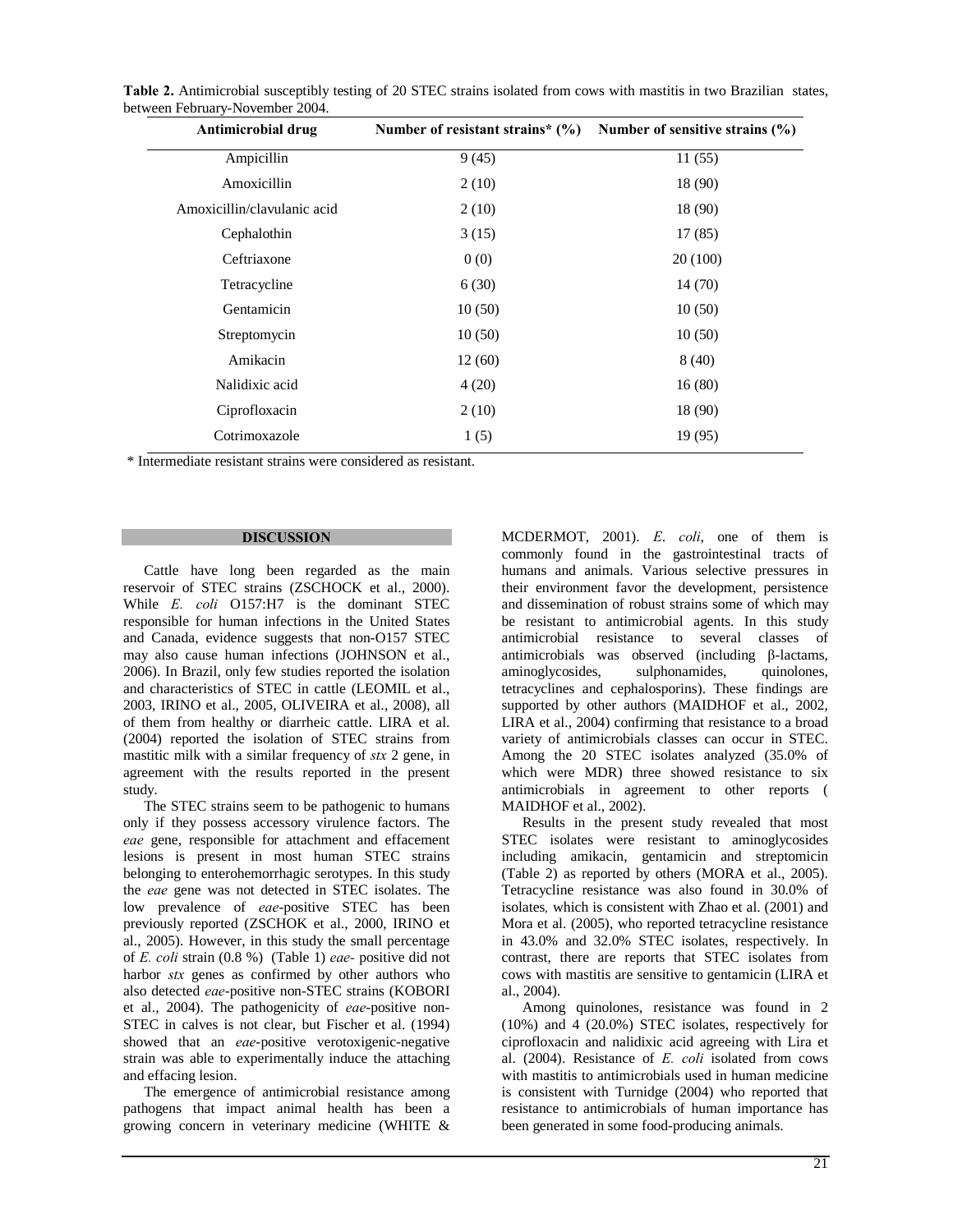Because antimicrobial resistance is a threat to public health, animal health, and food safety more research is needed for a better understanding of the distribution of both pathogenic and non-pathogenic bacteria, their resistance profiles and their abilities to, and mechanisms for, transferring resistance. A strong control of antimicrobial drug commercialization and access to data related to resistance by the pathogens responsible for bovine mastitis is urgently needed in Brazil.

To conclude, the present study showed the presence of STEC strains in bovine mastitis, showing a high level of antimicrobial resistance and an elevated degree of multiresistance, what is a reason for concern due to the usual consumption of raw milk or raw milk products by the Brazilian population in the rural areas without a heat treatment for the milk.

## **ACKNOWLEDGMENTS**

The authors thank Vitafort Co LTD/ Dra Maria da Graça Portantiolo Correa for milk samples.

## **REFERENCES**

AARESTRUP, F. M. Veterinary drug usage and AARESTRUP, F. M. Veterinary drug usage and<br>antimicrobial resistance in bactéria of animal origin. **EXTRUP, F. M. Veterinary drug usage and crobial resistance in bactéria of animal origin.<br><b>& Clinical Pharmacology** & **Toxicology**, v. 96, p. 271-281, 2005.

BEUTIN, L., KRAUSE, G., ZIMMERMANN, S., KAULFUSS, S., GLEIERl, K. Characterization of BEUTIN, L., KRAUSE, G., ZIMMERMANN, S.,<br>KAULFUSS, S., GLEIERI, K. Characterization of<br>Shiga toxin-producing *Escherichia coli* strains isolated Shiga toxin-producing *Escherichia coli* strains isolated from human patients in Germany over a 3-year period.<br>**Journal of Clinical Microbiology**, v. 42, p. 1099-1108, 2004.

BURVENICH, C., van MERRIS, V., MEHRZAD, J., BURVENICH, C., van MERRIS, V., MEHRZAD, J.,<br>DIEZ-FRAILE, A., DUCHATEAU, L. Severity of *E*. DIEZ-FRAILE, A., DUCHATEAU, L. Severity of *E. coli* mastitis is mainly determined by cow factors.<br>**Veterinary Research**, v. 34, p. 521-564, 2003.

CAPRIOLI, A., MORABITO, S., BRUGERE, H., OSWALD, E. Enterohaemorrhagic Escherichia coli: emerging issues on virulence and modes of OSWALD, E. Enterohaemorrhagic *Escherichia coli*:<br>emerging issues on virulence and modes of<br>transmission. **Veterinary Research**, v. 36, p. 289-311, 2005.

CHINA, B., PIRSON, V., MAINIL, J. Typing of l<br>CHINA, B., PIRSON, V., MAINIL, J. Typing of<br>bovine attaching and effacing *Escherichia coli* by multiplex in vitro amplification of virulence-associated bovine attaching and effacing *Escherichia coli* by multiplex in vitro amplification of virulence-associated genes. **Applied and Environmental Microbiology**, v. 92, p. 3462-3465, 1996. EBEHART, R. J. Coliform mastitis. **Veterinary Clinical**

**RT, R. J. Coliform mastitis. Veterinary<br><b>of North America**, v. 6, p. 287-301, 1984. FISHER, J., MADDOX, C., MAXLEY, R., KINDEN, D., MILLER, M. Pathogenicity of a bovine attaching FISHER, J., MADDOX, C., MAXLEY, R., KINDEN,<br>D., MILLER, M. Pathogenicity of a bovine attaching<br>effacing *Escherichia coli* isolates lacking Shiga-like D., MILLER, M. Pathogenicity of a bovine attaching<br>effacing *Escherichia coli* isolates lacking Shiga-like<br>toxins. **American Journal of Veterinary Research**, v. 55, p. 991-999, 1994.

HORTET, P., SEEGERS, H. Loss in milk yield and related composition changes resulting from clinical HORTET, P., SEEGERS, H. Loss in milk yield and related composition changes resulting from clinical mastitis in dairy cows. **Preventive Veterinary Media** control Medicine, v. 37, p. 1-20, 1998.

IRINO, K., KATO, M. A. M. F., VAZ, T. M. I., RAMOS, I.I., SOUZA, M. A. C., CRUZ, A. S., GOMES, T. A. T., VIEIRA, M. A. M., GUTH, B. E. C. Serotypes and virulence markers of Shiga toxin- GOMES, T. A. T., VIEIRA, M. A. M., GUTH, B. E. C.<br>Serotypes and virulence markers of Shiga toxin-<br>producing *Escherichia coli* (STEC) isolated from dairy Serotypes and virulence markers of Shiga toxin-<br>producing *Escherichia coli* (STEC) isolated from dairy<br>cattle in São Paulo State, Brazil. Veterinary **broducing** *Esc* Microbiology, v. 105, p. 29-36, 2005.

JOHNSON, K. E., THORPE, C. M., SEARS, C. L. The emerging clinical importance of non- O157 Shiga toxin-producing Escherichia coli. **Clinical Infections** Disease, v. 43, p. 1587-1595, 2006.

KLASTRUP, N. O. Scandinavian recommendation on examination of quarter milk samples. **International Federation Annual Bulletin**, v. 85, p. 49-52, 1975.

KOBORI, D., RIGOBELO, E. C., MACEDO, C., MARIN, J. M., ÁVILA, F. A. Virulence properties of KOBORI, D., RIGOBELO, E. C., MACEDO, C.,<br>MARIN, J. M., ÁVILA, F. A. Virulence properties of<br>Shiga toxin-producing *Escherichia coli* isolated from MARIN, J. M., ÁVILA, F. A. Virulence properties of Shiga toxin-producing *Escherichia coli* isolated from cases of bovine mastitis in Brazil. **Revue Eléve** Shiga toxin-producing *Escherichia coli* isolated from<br>cases of bovine mastitis in Brazil. **Revue Eléve**<br>**Médicine véterinarie. Pays tropical**, v. 57, p. 15-20, 2004.

KONEMAN, E.W., ALLEN, S.D., SCHREKENBERGER, P., JANDA, C., WINN, W.C. **Color atlas and textbook of diagnostic microbiology**, 5 ed. Philadelphia, Lippincott Company, 1997.

LEOMIL, L., AIDAR-UGRINOVICH, L., GUTH, B. E. C., IRINO, K., VETTORATO, M. P., ONUMA, D.<br>L., CASTRO, A. F. P. Frequency of Shiga toxin-<br>producing *Escherichia coli* (STEC) isolates among L., CASTRO, A. F. P. Frequency of Shiga toxin producing *Escherichia coli* (STEC) isolates among<br>diarrheic and non-diarrheic calves in Brazil.<br>**Veterinary Microbiology**, v. 97, p. 103-109, 2003.

LIRA, W. M., MACEDO, C., MARIN, J. M. The LIRA, W. M., MACEDO, C., MARIN, J. M. The incidence of Shiga toxin-producing *Escherichia coli* in cattle with mastitis in Brazil**. Journal of Applied** Microbiology, v. 97, p. 861-866, 2004.

LOCKARY, V. M., HUDSON, R. F., BALL, C. L. EOCKARY, V. M., HUDSON, R. F., BALL, C. L.<br>Shiga toxin-producing *Escherichia coli*. Idaho. I, V. M., HUDSON, R. F., BALL, C. L.<br>in-producing *Escherichia coli*. Idaho.<br>**Infectious Diseases**, v. 13, p. 1262-1264, 2007.

MAIDHOF, H., GUERRA, B., ABBAS, S., ELSHEIKHA, H. M., WHITTAM, T. S., BEUTIN, L. MAIDHOF, H., GUERRA, B., ABBAS, S.,<br>ELSHEIKHA, H. M., WHITTAM, T. S., BEUTIN, L.<br>A multi-resistant clone of Shiga toxin-producing E. O118: H16 is spread in cattle and human over **Environmental Microbiology**, v. 68, p. 5834-5842, A multi-resistant clone of Shiga toxin-producing *E.*<br> *coli* O118: H16 is spread in cattle and human over<br>
different European countries. **Applied and** 2002.

MORA, A., BLANCO, J. E., BLANCO, M., ALONSO, M. P., DHABI, G., ECHEITA, A., GONZALEZ, E. A., BERNARDEZ, M. I., BLANCO,